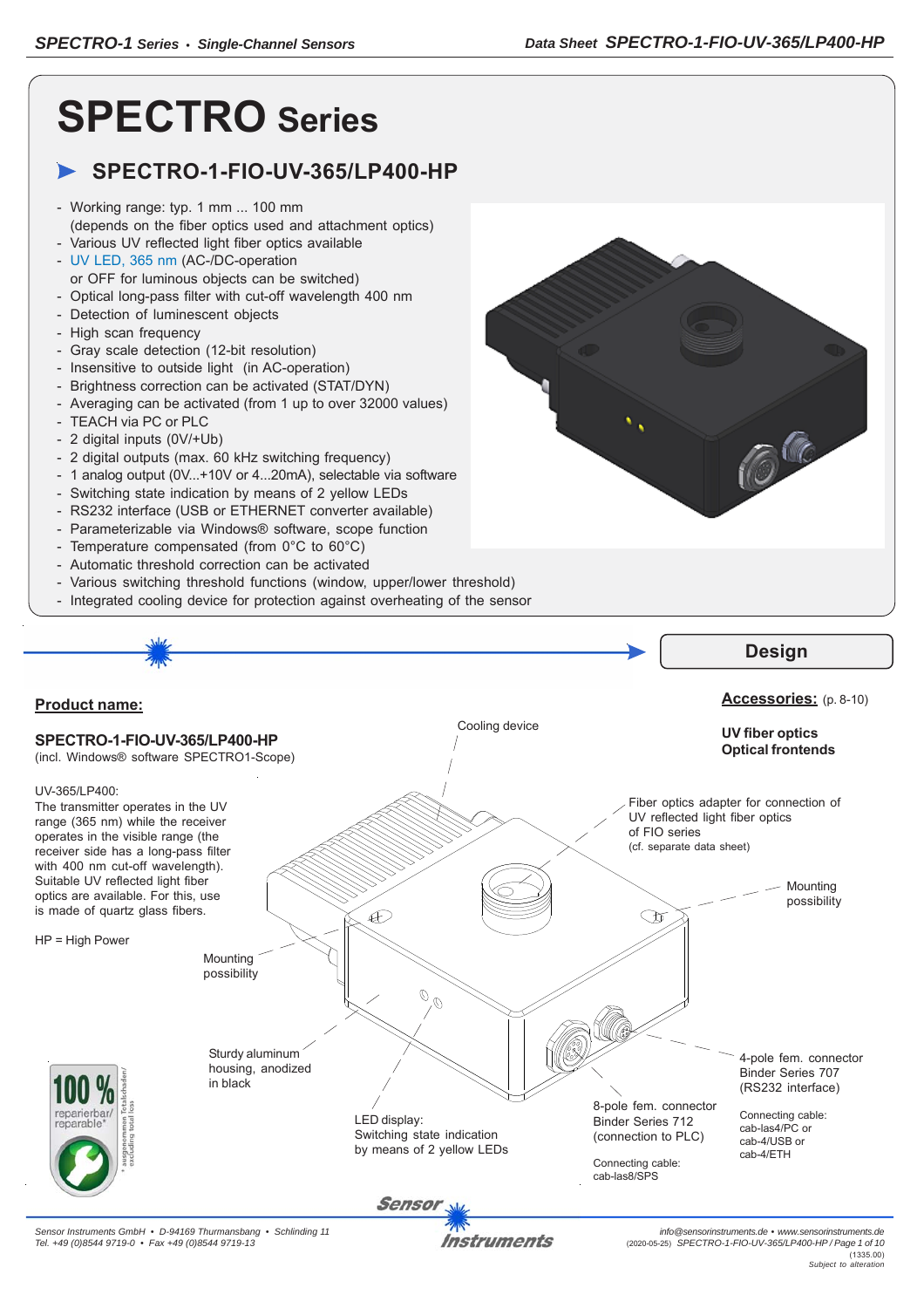

**Technical Data** 

| <b>Model</b>                                                                      | SPECTRO-1-FIO-UV-365/LP400-HP                                                                                                                                                                                                                                                                                                                                      |                                                                                                                                                                                                                                                                                          |  |
|-----------------------------------------------------------------------------------|--------------------------------------------------------------------------------------------------------------------------------------------------------------------------------------------------------------------------------------------------------------------------------------------------------------------------------------------------------------------|------------------------------------------------------------------------------------------------------------------------------------------------------------------------------------------------------------------------------------------------------------------------------------------|--|
| Voltage supply                                                                    |                                                                                                                                                                                                                                                                                                                                                                    | +24VDC (± 10%), reverse polarity protected, overcurrent protected                                                                                                                                                                                                                        |  |
| Current consumption                                                               | $< 220$ mA                                                                                                                                                                                                                                                                                                                                                         |                                                                                                                                                                                                                                                                                          |  |
| Max. switching current                                                            | 100 mA, short circuit proof                                                                                                                                                                                                                                                                                                                                        |                                                                                                                                                                                                                                                                                          |  |
| Switching state indication                                                        |                                                                                                                                                                                                                                                                                                                                                                    | 2 yellow LED visualize the physical state of the outputs OUT0 and OUT1                                                                                                                                                                                                                   |  |
| Digital inputs (2x)                                                               |                                                                                                                                                                                                                                                                                                                                                                    | IN0 and IN1 (Pin 3 and 4): digital (0V/+24V)                                                                                                                                                                                                                                             |  |
| Digital outputs (2x)                                                              | OUT0 and OUT1 (Pin 5 and 6): digital (0V/+24V), npn-/pnp-able (bright-/dark-switching, can be switched)                                                                                                                                                                                                                                                            |                                                                                                                                                                                                                                                                                          |  |
| Analog output (1x)                                                                | ANALOG (Pin 8): voltage 0  +10V or current 4  20mA,<br>adjustable via PC software                                                                                                                                                                                                                                                                                  |                                                                                                                                                                                                                                                                                          |  |
| Interface                                                                         | <b>RS232</b>                                                                                                                                                                                                                                                                                                                                                       |                                                                                                                                                                                                                                                                                          |  |
| Pulse lengthening                                                                 | 0  100 ms, adjustable via PC software                                                                                                                                                                                                                                                                                                                              |                                                                                                                                                                                                                                                                                          |  |
| Averaging                                                                         | max. 32768 values, adjustable via PC software                                                                                                                                                                                                                                                                                                                      |                                                                                                                                                                                                                                                                                          |  |
| Scan frequency<br>(LED mode AC, DC or<br>OFF, can be switched via<br>PC software) | LED mode AC (depends on parameterization):<br>Frequency [Hz] Digital outputs Analog output<br>Max. 50 000<br>Off<br>Off<br>Off<br>Max. 48 000<br>On<br>Max. 42 000<br>Off<br>On<br>Max. 41 000<br>On<br>On<br>Measurements were made with the smallest gain at the<br>receiver (AMP1). At the highest gain (AMP8), rthe<br>frequency is reduced by a factor of 10. | LED mode DC / OFF (depends on parameterization):<br>Frequency [Hz] Digital outputs Analog output<br>Max. 175 000<br>Off<br>Off<br>Max. 135 000<br>Off<br>On.<br>Max. 100 000<br>Off<br>On<br>Max. 85 000<br>On<br>On<br>The frequency is independent of the gain set at the<br>receiver. |  |
| Switching frequency                                                               | max. 60 kHz                                                                                                                                                                                                                                                                                                                                                        |                                                                                                                                                                                                                                                                                          |  |
| Analog band width                                                                 | max. 90 kHz (-3 dB)                                                                                                                                                                                                                                                                                                                                                |                                                                                                                                                                                                                                                                                          |  |
| Transmitter (light source)                                                        | UV LED, 365 nm                                                                                                                                                                                                                                                                                                                                                     |                                                                                                                                                                                                                                                                                          |  |
| Transmitter control                                                               | can be switched via PC software:<br>AC operation (LED MODE-AC), DC operation (LED MODE-DC), OFF operation (LED MODE-OFF)                                                                                                                                                                                                                                           |                                                                                                                                                                                                                                                                                          |  |
| Object distance<br>(measuring range)                                              | with reflected light fiber optics: typ. 1 mm  100 mm (depends on fiber optics and attachment optics)                                                                                                                                                                                                                                                               |                                                                                                                                                                                                                                                                                          |  |
| Filter                                                                            | Long-pass filter with cut-off wavelength 400 nm                                                                                                                                                                                                                                                                                                                    |                                                                                                                                                                                                                                                                                          |  |
| Receiver                                                                          | photo diode                                                                                                                                                                                                                                                                                                                                                        |                                                                                                                                                                                                                                                                                          |  |
| Receiver gain setting                                                             | 8 steps (AMP1  AMP8), adjustable via PC software                                                                                                                                                                                                                                                                                                                   |                                                                                                                                                                                                                                                                                          |  |
| Ambient light                                                                     | max. 5000 Lux                                                                                                                                                                                                                                                                                                                                                      |                                                                                                                                                                                                                                                                                          |  |
| Size of light spot                                                                | typ. $\varnothing$ 1 mm $\varnothing$ 10 mm<br>depends on fiber optics and attachment optics (cf. catalog FIO series)                                                                                                                                                                                                                                              |                                                                                                                                                                                                                                                                                          |  |
| Reproducibility                                                                   | 2 digits at 12-bit A/D conversion                                                                                                                                                                                                                                                                                                                                  |                                                                                                                                                                                                                                                                                          |  |
| Housing dimensions                                                                | LxWxH approx. 95 mm x 65 mm x 38 mm (incl. fiber optics adaptor M18x1, without connectors)                                                                                                                                                                                                                                                                         |                                                                                                                                                                                                                                                                                          |  |
| Housing material                                                                  | aluminum, anodized in black                                                                                                                                                                                                                                                                                                                                        |                                                                                                                                                                                                                                                                                          |  |
| Enclosure rating                                                                  | <b>IP64</b>                                                                                                                                                                                                                                                                                                                                                        |                                                                                                                                                                                                                                                                                          |  |
| Connecting cables                                                                 | to PLC: cab-las8/SPS or cab-las8/SPS-w<br>to PC/RS232 interface: cab-las4/PC or cab-las4/PC-w<br>to PC/USB interface: cab-4/USB or cab-4/USB-w<br>to PC/Ethernet interface: cab-4/ETH                                                                                                                                                                              |                                                                                                                                                                                                                                                                                          |  |
| Type of connector                                                                 | connection to PLC: 8-pole fem. connector (Binder series 712)<br>connection to PC: 4-pole fem. connector (Binder series 707)                                                                                                                                                                                                                                        |                                                                                                                                                                                                                                                                                          |  |
| Operating temp. range                                                             | $-20^{\circ}$ C $ +55^{\circ}$ C                                                                                                                                                                                                                                                                                                                                   |                                                                                                                                                                                                                                                                                          |  |
| Storage temperature range                                                         | $-20^{\circ}$ C $+85^{\circ}$ C                                                                                                                                                                                                                                                                                                                                    |                                                                                                                                                                                                                                                                                          |  |
| EMC test acc. to                                                                  | CE<br>DIN EN 60947-5-2                                                                                                                                                                                                                                                                                                                                             |                                                                                                                                                                                                                                                                                          |  |

Sensor<sub>N</sub>

*Sensor Instruments GmbH • D-94169 Thurmansbang • Schlinding 11 Tel. +49 (0)8544 9719-0 • Fax +49 (0)8544 9719-13*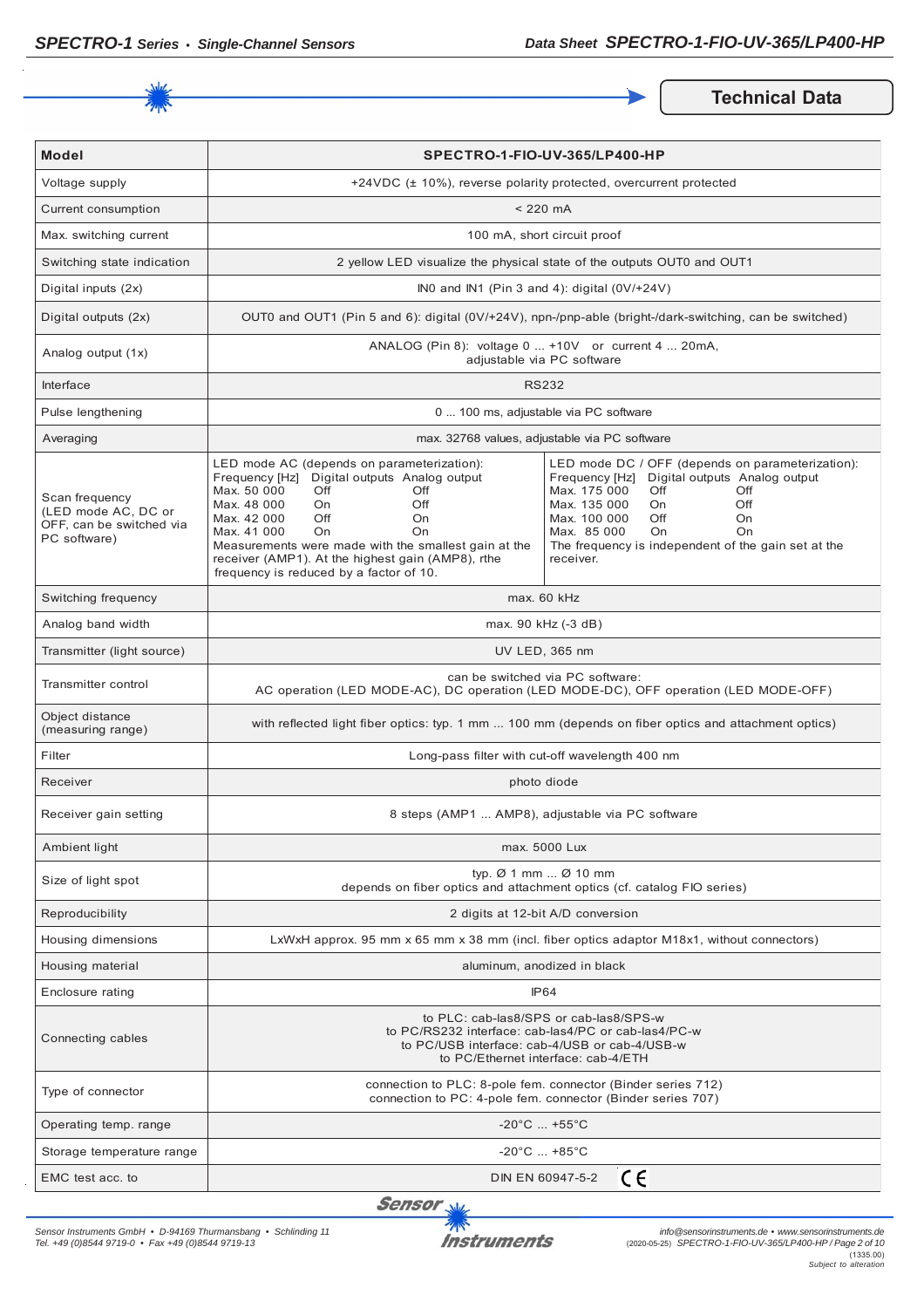

*Sensor Instruments GmbH • D-94169 Thurmansbang • Schlinding 11 Tel. +49 (0)8544 9719-0 • Fax +49 (0)8544 9719-13*



*info@sensorinstruments.de • www.sensorinstruments.de* (2020-05-25) *SPECTRO-1-FIO-UV-365/LP400-HP / Page 3 of 10* (1335.00) *Subject to alteration*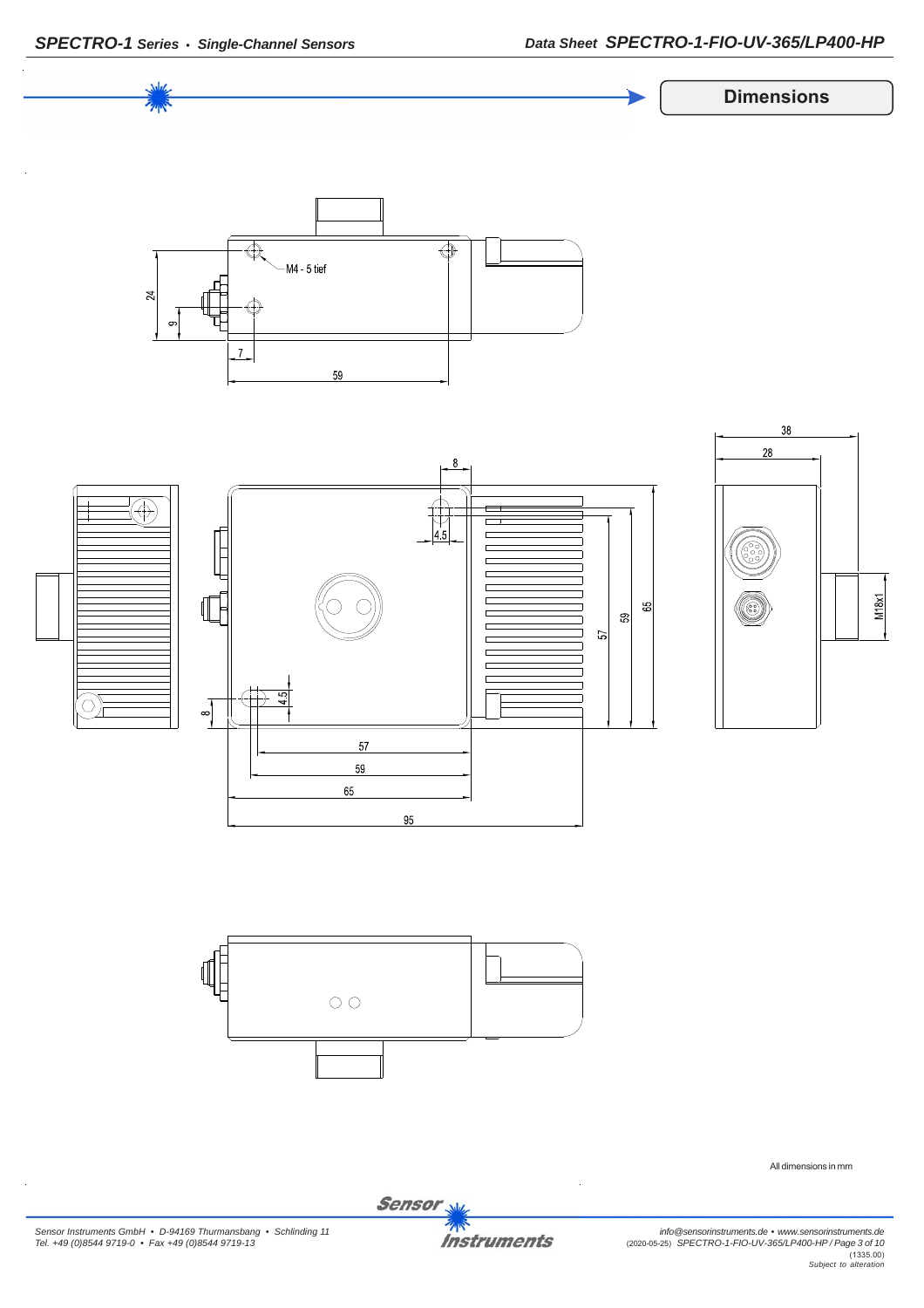

*Sensor Instruments GmbH • D-94169 Thurmansbang • Schlinding 11 Tel. +49 (0)8544 9719-0 • Fax +49 (0)8544 9719-13*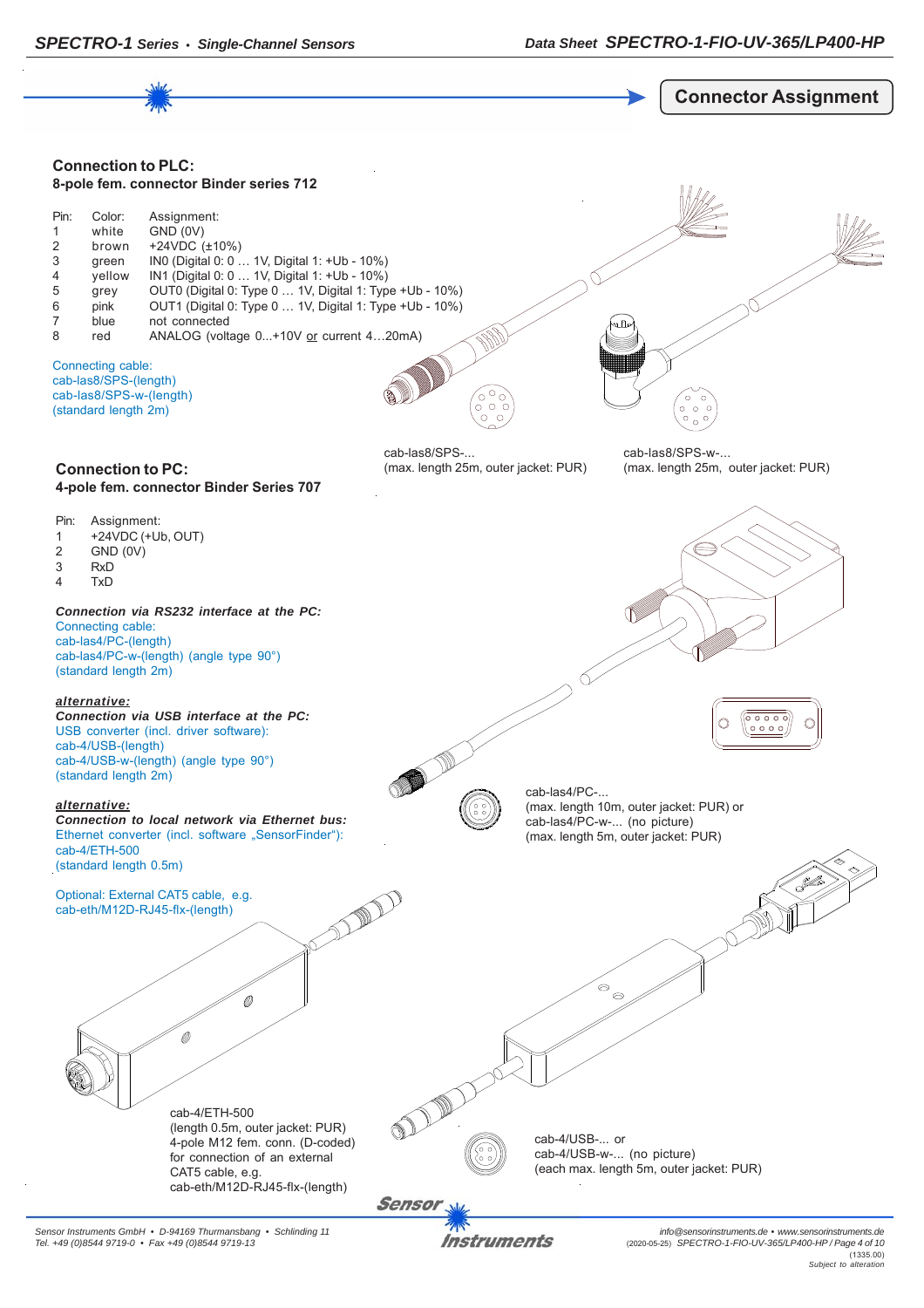

### **Measuring principle of the sensors of SPECTRO-1 series:**

The sensors of the SPECTRO-1 series are of single-channel design, i.e. they acquire the analog signal that comes from a receiver and evaluate this signal. Various light sources such as white light, UV light, IR light, or a laser can be used as a transmitter. The receiver is correspondingly matched to the transmitter. The acquired analog signal is provided through a voltage output and a current output.

The software can be used to select various evaluation modes for the analog signal. The status of the analog signal is provided through 2 digital outputs in accordance with the selected evaluation mode. A digital input allows external "teaching" of the sensor. An additional input allows the "freezing" of the analog output signal upon a positive input edge.

The SPECTRO-1 sensor allows highly flexible signal acquisition. The sensor, for example, can be operated in alternating-light mode (AC mode), which means the sensor is not influenced by external light, or in constant-light mode (DC mode), which provides outstanding high-speed sensor operation. An OFF function deactivates the sensor's integrated light source and changes to DC mode, which allows the sensor to detect so-called "self-luminous objects". With the stepless adjustment of the integrated light source, the selectable gain of the receiver signal, and an INTEGRAL function the sensor can be adjusted to almost any surface or any "selfluminous object".

A micro-controller performs 12-bit analog/digital conversion of the analog signal, which allows recording and evaluation of the signal. Furthermore the SPECTRO-1 sensor offers various options for intelligent signal processing such as e.g. dirt accumulation compensation.

Parameters and measurement values can be exchanged between PC and sensor either through RS232 or Ethernet (using an Ethernet converter). Through the interface all the parameters can be stored in the non-volatile EEPROM of the sensor.

The PC software facilitates the parameterisation, diagnostics, and adjustment of the sensor system (oscilloscope function). The software furthermore provides a data recorder function that automatically records data and stores them on the hard disk of the PC.

SPECTRO-1 sensors are temperature-compensated over a range of 0°C to 80°C.

**Sensor**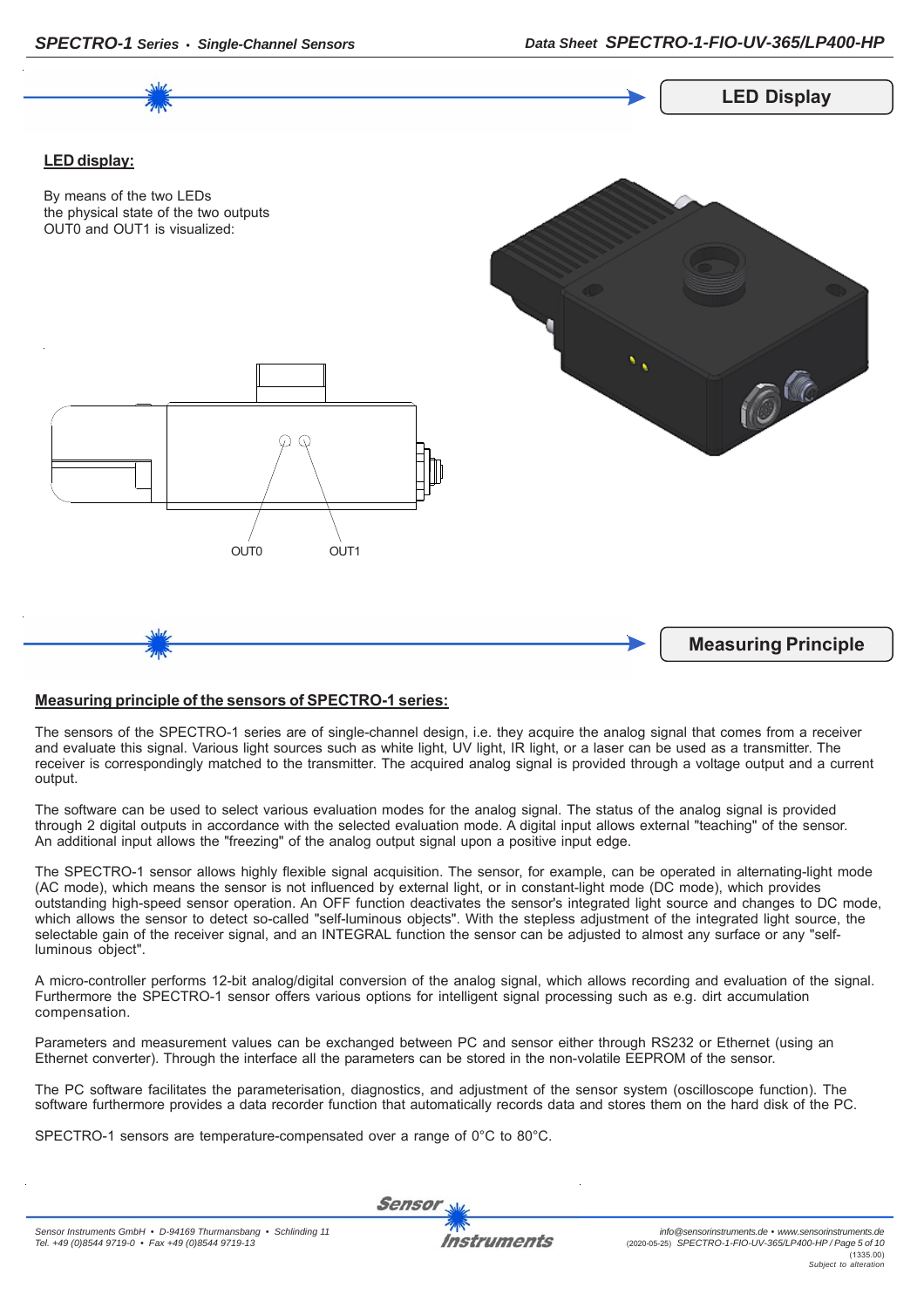**Parameterization**

#### **Windows® user interface:**

*(The current software version is available for download on our website.)*



The PC software SPECTRO1-Scope facilitates the parameterization, the diagnosis, and the adjustment of the sensor system (oscilloscope function). Moreover, the software features a data recorder function that allows the automatic recording of recorded data and the saving of those at the hard disk of the PC.

Parameters and measurement values can be exchanged between PC and sensor either through RS232 or Ethernet (using an Ethernet converter). Through the interface all the parameters can be stored in the non-volatile EEPROM of the sensor.



The SCOPE tab visualises an oscilloscope.

 $\left| \cdot \right|$ 



**Sensor**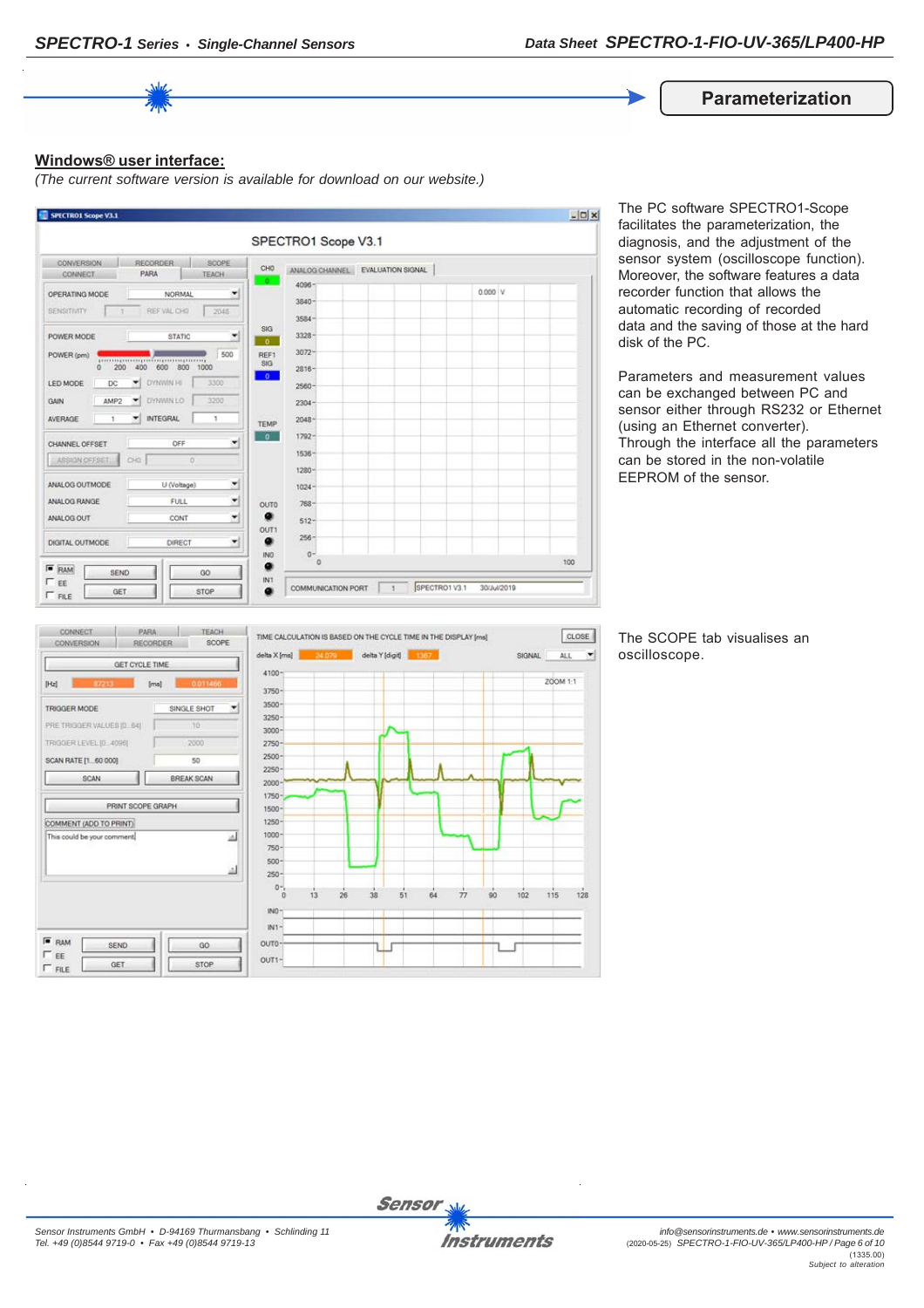

**Firmware Update**

## **Firmware update by means of the software ..FirmwareLoader":**

| <b>FIRMWARE LOADER V1.1</b>                                                | ⊥I⊟I ×                        |  |  |  |
|----------------------------------------------------------------------------|-------------------------------|--|--|--|
| <b>ESTABLISH CONNECTION</b>                                                |                               |  |  |  |
| SELECT COMPORT [1256]<br><b>BAUDRATE</b>                                   | TRY TO CONNECT<br>115200      |  |  |  |
| <b>FIRMWARE UPDATE</b>                                                     |                               |  |  |  |
| <b>READ FIRMWARE FROM DISK</b>                                             | <b>CLEAR WINDOW</b>           |  |  |  |
| ARM FIRMWARE LOADER                                                        | <b>DISARM FIRMWARE LOADER</b> |  |  |  |
| IT IS STRONGLY RECOMMENDED TO UPDATE THE FIRMWARE ACCORDING TO THE MANUAL! |                               |  |  |  |
| SPECTRO3 V4.0<br>RT May 09 2012                                            |                               |  |  |  |
|                                                                            |                               |  |  |  |
|                                                                            |                               |  |  |  |
|                                                                            |                               |  |  |  |
|                                                                            |                               |  |  |  |
|                                                                            |                               |  |  |  |
|                                                                            |                               |  |  |  |
|                                                                            |                               |  |  |  |
|                                                                            |                               |  |  |  |
|                                                                            |                               |  |  |  |
|                                                                            |                               |  |  |  |
|                                                                            |                               |  |  |  |
| <b>CREATE EEPROM BACKUP</b>                                                |                               |  |  |  |
| READ EEPROM DATA FROM SENSOR                                               | SAVE EEPROM DATA TO SENSOR    |  |  |  |
| EEPROM TRANSFER FILE d:\BackupFiles\EEPROM_Backup 1131.dat                 |                               |  |  |  |

The software "Firmware Loader" allows the user to perform an automatic firmware update. The update will be carried out through the RS232 interface.

An initialisation file (xxx.ini) and a firmware file (xxx.elf.S) are required for performing a firmware update. These files can be obtained from your supplier. In some cases an additional firmware file for the program memory (xxx.elf.p.S) is also needed, and this file will be automatically provided together with the other two files.

Sensor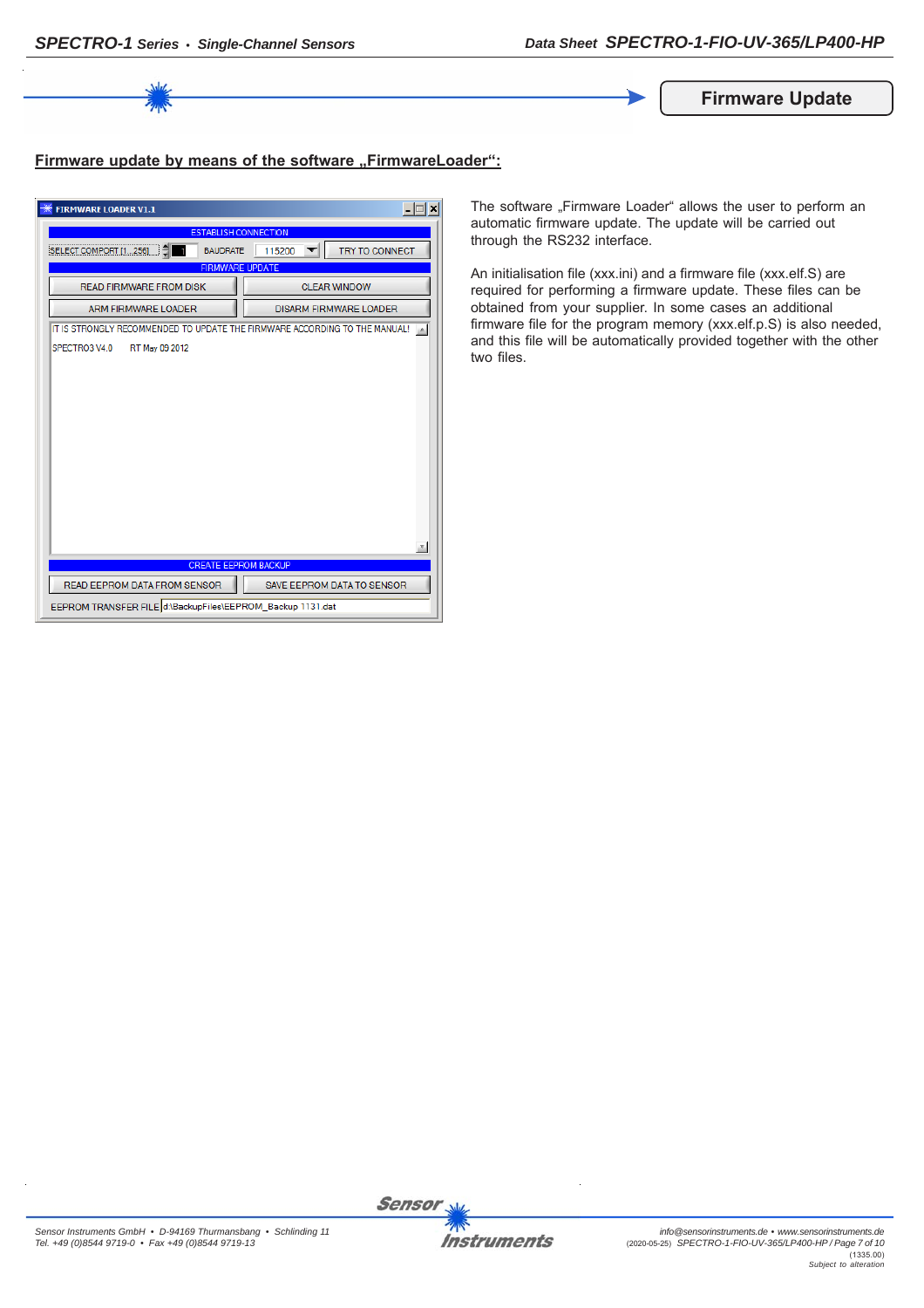## **UV Fiber Optics**

**Available standard fiber optics (FIO Series):** (further types of fiber optics available on request)

**UV Reflected light fiber optics R-S-A1.1-(1.5)-...-22°-UV R-S-A2.0-(2.5)-...-22°-UV R-S-A3.0-(3.0)-...-22°-UV R-S-R1.1-(3x0.5)-...-22°-UV R-S-R2.1-(6x1)-...-22°-UV** (available in standard length 600mm or 1200mm)

#### **Please note:**

For operation with the SPECTRO-1-FIO-UV-365/LP400-HP solely UV reflected light optical fibers with a beam opening angle of 22° are to be used!



#### **Characteristics:**

Light-conducting glass fibers are optical components that allow the transmission of light through any curved path based on the principle of total reflection. The individual fiber is composed of high-break core glass and low-break cladding glass. The light beams entering the core glass within the critical angle are guided through the fiber by way of reflection at the core/cladding contact surfaces (step index fiber). The highly flexible optical fibers are made of bundled individual glass fibers. The ends are each glued into a sensor head and a connector. The faces are optically polished. For protection against mechanical, chemical, or thermal destruction the optical fibers are provided with a corresponding protective sheath.

#### **Order Code:**



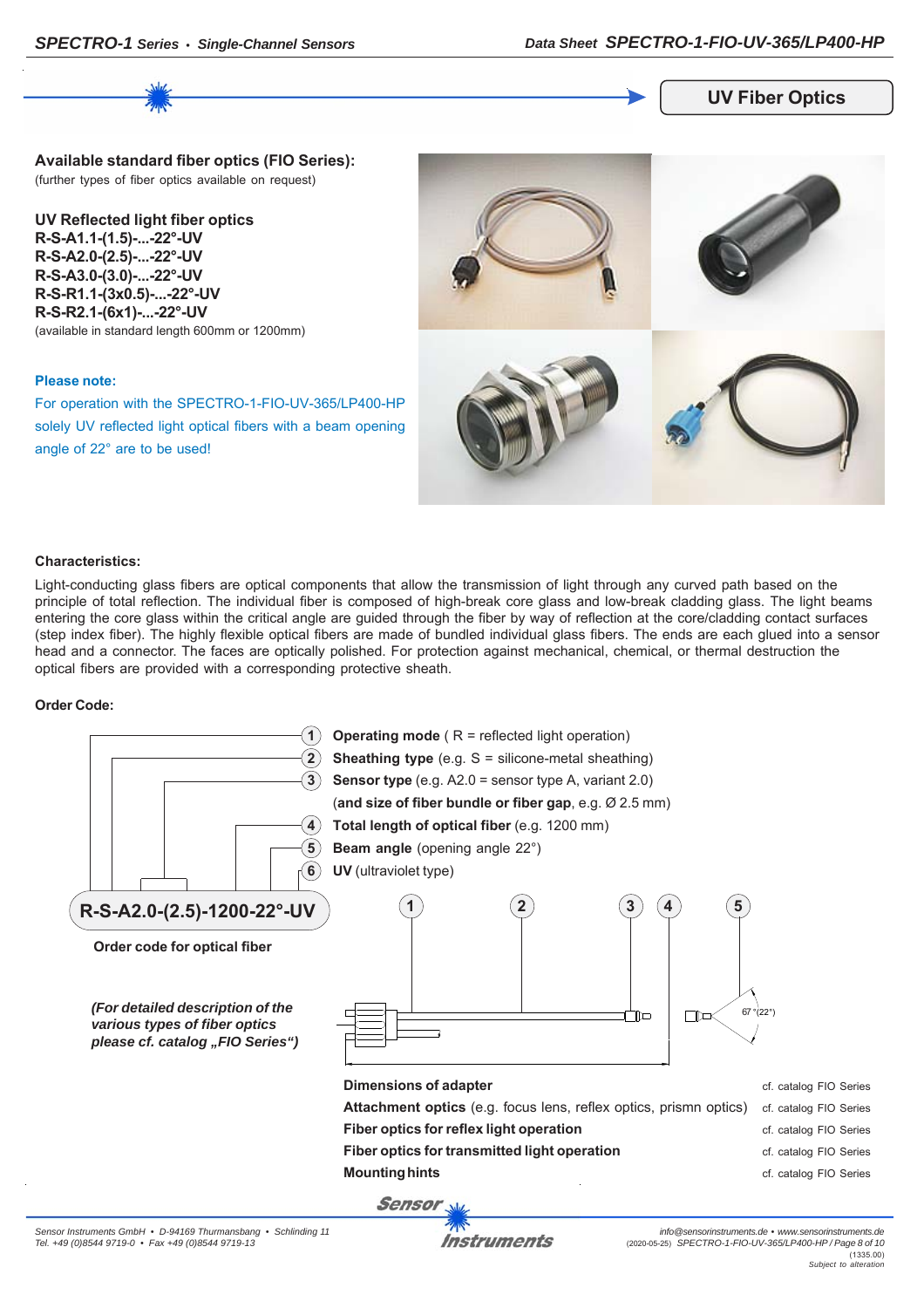